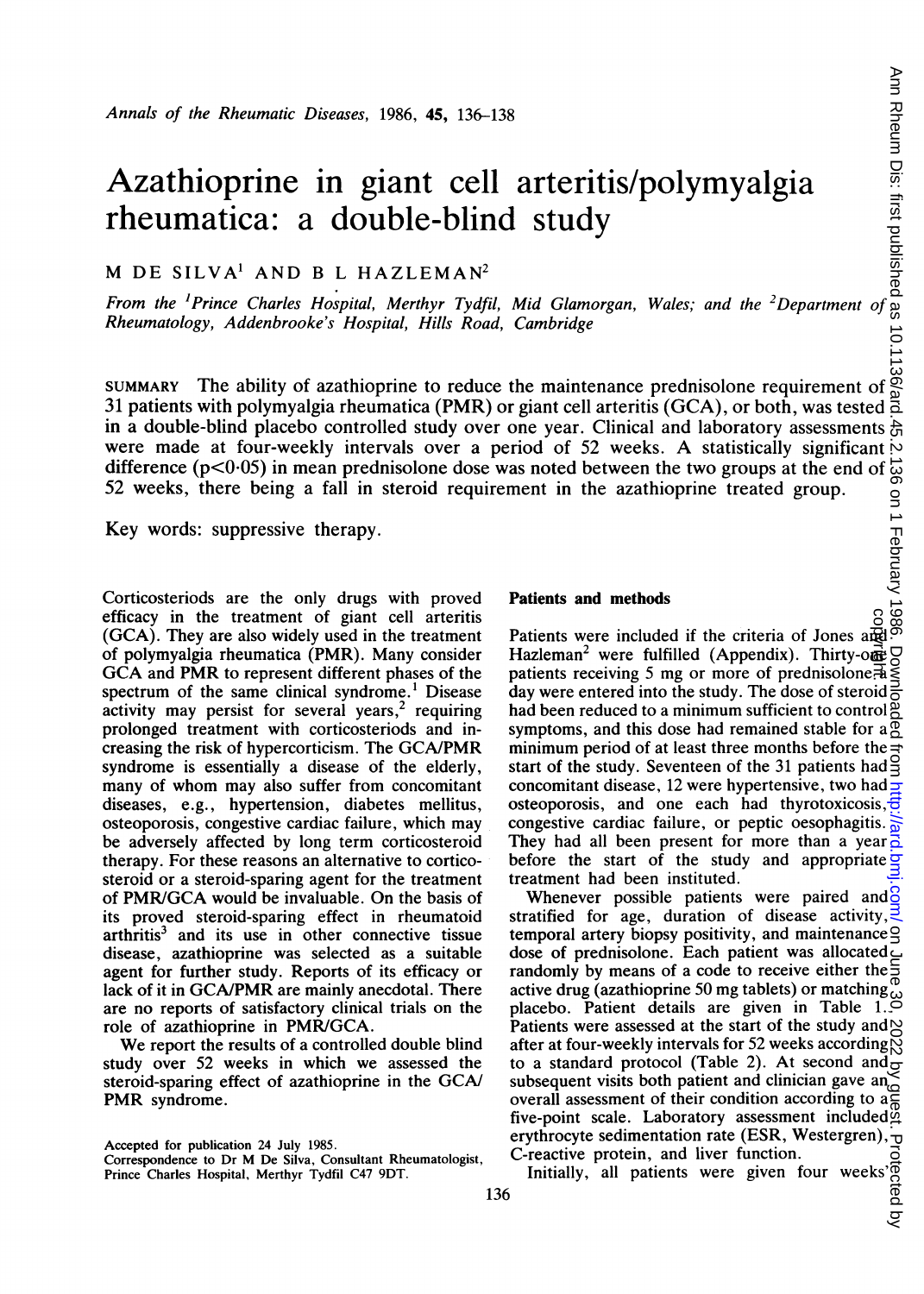Table <sup>1</sup> Patient details

|                          | Azathioprine | Placebo    |
|--------------------------|--------------|------------|
| Number of patients       | 16           | 15         |
| Female/male              | 11/5         | 13/2       |
| Age (years)              |              |            |
| mean                     | 69           | 70         |
| range                    | $57 - 80$    | 59-79      |
| Disease duration (years) |              |            |
| mean                     | 2.3          | 2.5        |
| range                    | $1 - 6$      | $0.75 - 6$ |
| Arterial biopsy positive | 5            | 6          |

# Table 2 Clinical assessment

1. Headache + or - and site

- 2. Muscle pain-site and severity (mild-moderate+severe)
- 3. Muscle stiffness (early morning) in minutes
- 4. Visual disturbances-nature and frequency
- 5. Jaw claudication+/-
- 6. Scalp artery tenderness and pulsation
- 7. Systemic symptoms-night sweats, fever, malaise, weight loss

supply of tablets and requested to take one tablet three times daily after meals while continuing with their other medication. All patients were given a supply of metoclopramide (Maxolon) tablets (5 mg) and instructed to take them if they experienced nausea and asked to continue with the suggested dose unless side effects became unacceptable, when they could reduce to one tablet once or twice daily, or even discontinue their trial medication.

At each monthly assessment a note was made of any change in dose of trial medication. Patients were questioned for the occurrence of side effects and the dose of prednisolone altered by <sup>1</sup> mg <sup>a</sup> day in the light of the overall clinical and haematological assessment.

# **Results**

The time and reasons for withdrawal are given in Tables 3 and 4. Abnormalities in serum alkaline phosphatase, bilirubin, and alanine aminotransferase occurred only in the azathioprine treated group. These occurred either individually or in combination and resolved spontaneously or on reduction of the dose. Two patients receiving azathioprine developed macrocytosis, with mean corpuscular volume  $> 100$  fl at 12 and 40 weeks respectively. This abnormality persisted until the end of the study. No patients were withdrawn because of biochemical or haematological abnormalities. Nausea occurred in both groups of patients but was more severe in the azathioprine treated group. One patient developed severe vomiting and dehydration. Only patients completing a minimum of 36 weeks of the study were included in the statistical analysis.

Results of 10 of 16 patients in the azathioprine group and 12 of 15 in the placebo group were therefore available for analysis. Nine patients in the azathioprine group and 11 patients in the placebo group completed 52 weeks of the study. The steroid requirements of the two groups over the study period are given in Table 5. The steroid requirement of both groups fell during the course of the study but was more pronounced in the azathioprine treated group. However, with the small numbers involved this difference reached statistical significance only at 52 weeks. Of the nine patients completing 52 weeks of the study, five were able to take 150 mg of azathioprine/day and four 100 mg/day (range  $1.5$  to  $2.7$  mg/kg/day).

Table 3 Reasons for withdrawal\*

|                                       | Azathioprine | Placebo |
|---------------------------------------|--------------|---------|
| Nausea                                |              |         |
| Vomiting                              |              |         |
| Diarrhoea                             |              |         |
| Collapse                              |              |         |
| Non-compliance                        |              |         |
| Discontinued before surgery           |              |         |
| Total number of patients<br>withdrawn | 7(44%)       | 4 (27%) |

\*Some patients showed more than one adverse effect at time of withdrawal.

Table 4 Timing of withdrawals

|           | Withdrawals                       |  | Patients remaining in trial |         |
|-----------|-----------------------------------|--|-----------------------------|---------|
| Weeks     | Azathioprine Placebo Azathioprine |  |                             | Placebo |
| $0 - 12$  | 6                                 |  | 10                          | 14      |
| $12 - 24$ |                                   |  | 10                          | 12      |
| $24 - 36$ |                                   |  | 10                          | 12      |
| $36 - 52$ |                                   |  |                             |         |

Table 5 Prednisolone dosage\*

| Weeks | Azathioprine   | Placebo        | <b>Statistical</b><br>significance† |  |
|-------|----------------|----------------|-------------------------------------|--|
| 0     | $8.1 \pm 0.37$ | $7.4 \pm 0.37$ | NS                                  |  |
| 12    | $5.1 \pm 0.37$ | $4.8 \pm 0.32$ | <b>NS</b>                           |  |
| 24    | $3.6 \pm 0.58$ | $3.7 \pm 0.37$ | NS                                  |  |
| 36    | $2.8 + 0.69$   | $3.3 \pm 0.46$ | <b>NS</b>                           |  |
| 52    | $1.9 + 0.84$   | $4.2 \pm 0.58$ | p < 0.05                            |  |

\*Values (in mg) are mean±SEM for both groups.  $t$ Using unpaired  $t$  tests.